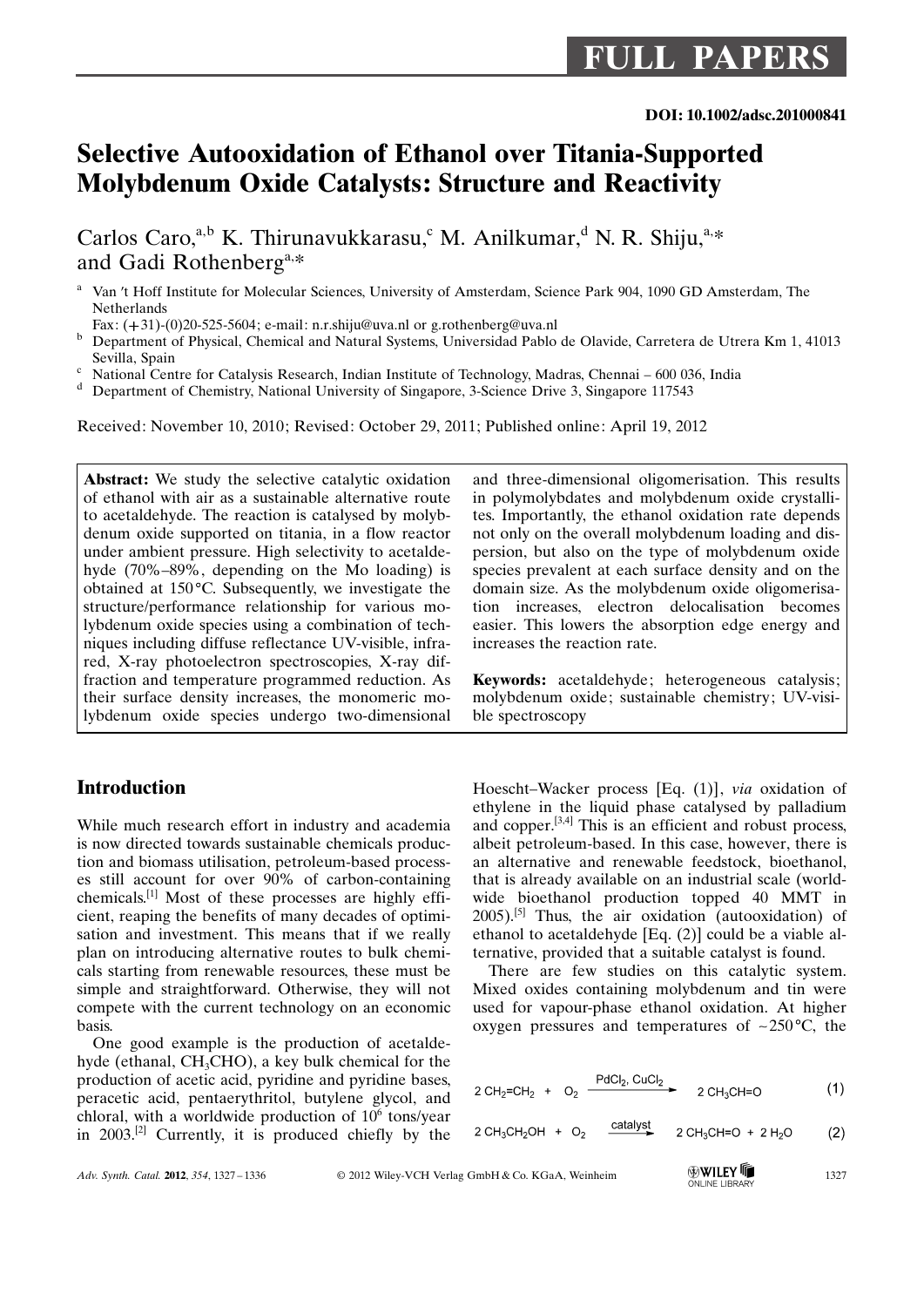main product was acetic acid.<sup>[6]</sup> At 150 $^{\circ}$ C, acetaldehyde was the predominant product (70% selectivity).<sup>[7]</sup> Cerium doping to Mo-Sn-O catalysts increased the activity and selectivity for ethanol partial oxidation,<sup>[8]</sup> while mixed Nb-Mo-V oxides dispersed on titania gave a 95% selectivity to acetic acid, again at high pressure and temperature (16 bar,  $237^{\circ}$ C).<sup>[9]</sup> Vanadia catalysts on various supports were also applied in gas-phase and aqueous-phase ethanol oxidation.[10,11] These catalysts favoured the formation of acetaldehyde below 200 °C. In contrast,  $V_2O_5$  supported on  $TiO<sub>2</sub>$  and immobilised on clay was highly selective to acetic acid (97%), even at relatively moderate temperatures and pressures (180 $^{\circ}$ C and 1.7 bar).<sup>[12]</sup> In another recent work, acetic acid was selectively obtained by liquid-phase ethanol oxidation over Au/  $MgA<sub>2</sub>O<sub>4</sub>$  at 180 °C and 35 bar air.<sup>[13]</sup> However, at ethanol concentrations above 60%, the same catalyst gave primarily ethyl acetate via acetaldehyde.<sup>[14]</sup> In another work, the effect of the support was studied for ethanol oxidation.<sup>[15]</sup> The large performance differences for very similar metal oxides in different structural environments show that the active species' local structure strongly affects the oxidation mechanism.

Here we report the local structure-activity relationship of  $MoO<sub>x</sub>/TiO<sub>2</sub>$  catalysts for vapour-phase autooxidation of ethanol. We use  $MoO<sub>v</sub>/TiO<sub>2</sub>$ , rather than mixed oxides, since this enables better control of the local structure around the Mo sites. After synthesising  $MoO<sub>v</sub>/TiO<sub>2</sub>$  catalysts with different Mo surface densities by wet impregnation, we test them in ethanol oxidation under flow conditions. Using UV-visible diffuse reflectance spectroscopy (UV-Vis DRS), we examine the effect of surface density on the  $MoO<sub>x</sub>$ domain structure, and outline the structural requirements for selective ethanol oxidation on  $MoO<sub>x</sub>/TiO<sub>2</sub>$ catalysts.

## Results and Discussion

#### Catalyst Preparation

A series of five  $MoO<sub>v</sub>/TiO<sub>2</sub>$  catalysts 1–5, with Mo loadings of 2%–14%, were prepared by incipient wetness impregnation of titania with aqueous solutions of ammonium molybdate (detailed procedures given in the Experimental Section). We opted for low Mo loadings, thus keeping the Mo dispersion on the support surface high. Table 1 shows the composition, surface characteristics and activity data of these catalysts as well as data for four reference catalysts.

## Catalytic Activity Studies

The ethanol oxidation activities of catalysts 1–5 were studied using a vapour-phase fixed-bed reactor. Earli-

| Catalyst                                          | Mo loading<br>$[wt\%]^{[a]}$ | Mo surface densi-<br>ty<br>[atoms/nm <sup>2</sup> ][b] | Absorption edge<br>energy [AEE,<br>$eV$ <sup>[c]</sup> | Ethanol conver-<br>sion<br>$\lceil \text{mol} \% \rceil^{\text{[d]}}$ | Acetaldehyde<br>selectivity<br>$\lceil \text{mol} \% \rceil^{\text{[e]}}$ |
|---------------------------------------------------|------------------------------|--------------------------------------------------------|--------------------------------------------------------|-----------------------------------------------------------------------|---------------------------------------------------------------------------|
| 1                                                 | 1.96                         | 1.11                                                   | 3.61                                                   | 10.1                                                                  | 88.5                                                                      |
| $\mathbf{2}$                                      | 3.91                         | 2.23                                                   | 3.47                                                   | 19.8                                                                  | 85.5                                                                      |
| 3                                                 | 6.96                         | 3.97                                                   | 3.19                                                   | 29.8                                                                  | 78.2                                                                      |
| 4                                                 | 10.0                         | 5.71                                                   | 3.06                                                   | 36.1                                                                  | 79.1                                                                      |
| 5                                                 | 13.9                         | 7.94                                                   | 2.89                                                   | 41.4                                                                  | 69.8                                                                      |
| $MoO3/TiO2[f]$                                    | 5.3 $(MoO3)$                 | 4.8                                                    | n/d                                                    | 17                                                                    | 94                                                                        |
| VO <sub>x</sub> /TiO <sub>2</sub> /<br>$SiO2$ [g] | 2.3 $(V_2O_5)$               | 0.9                                                    | n/d                                                    | ~15                                                                   | $~1 - 95$                                                                 |
| $V_2O_5/TiO_2^{[h]}$                              | 15 $(V_2O_5)$                | 7.7                                                    | n/d                                                    | $~1 - 85$                                                             | $~1 - 95$                                                                 |
| $Mo-Ce-Sn-O[i]$                                   | 8% Mo.<br>$1\%$ Ce           | 4.03                                                   | n/d                                                    | $~1 - 81$                                                             | $~1 - 75$                                                                 |

**Table 1.** Nomenclature and properties of  $MoO<sub>x</sub>-TiO<sub>2</sub>$  catalysts.

[a] Nominal loading.

<sup>[b]</sup> Calculated from the Mo loading and BET surface area; provides a theoretical estimate of MoO<sub>x</sub> species per unit area  $(nm^{-2})$  of the catalyst.

[c] Calculated from UV-Vis DRS spectra.

[d] Continuous steady-state conversion at  $150^{\circ}$ C observed over 1 h; determined by GC as moles of ethanol reacted per mole of ethanol fed.

<sup>[e]</sup> GC selectivity determined as moles of a particular product formed per mole of all products formed.

<sup>[f]</sup> Ethanol:O<sub>2</sub>:H<sub>2</sub>O:He:N<sub>2</sub> = 1:3.3:10:35.3:0.34; total pressure: 1.6 MPa,  $T = 200^{\circ}C^{[9]}$ 

<sup>[g]</sup> Molar composition: 1.4% EtOH vapour, 28.0% O<sub>2</sub> and balance N<sub>2</sub>. W/F = 11.7 g catalyst  $\times$  hmol<sup>-1</sup> of ethanol. T = 140 °C; surface density based on V atoms/nm<sup>2</sup>; VO<sub>x</sub> denotes that the exact nature of vanadium containing species is unclear.<sup>[16]</sup>

<sup>[h]</sup>  $P=2.7$  bar, GHSV = 25000 h<sup>-1</sup>, O<sub>2</sub>/ethanol mole ratio = 3.3; T = 175 °C; surface density based on V atoms per square nm.<sup>[11]</sup> <sup>[i]</sup> 3% ethanol/air (vol.%) mixture, space velocity = 11520 h<sup>-1</sup>;  $T = 150 \degree \text{C}^{8}$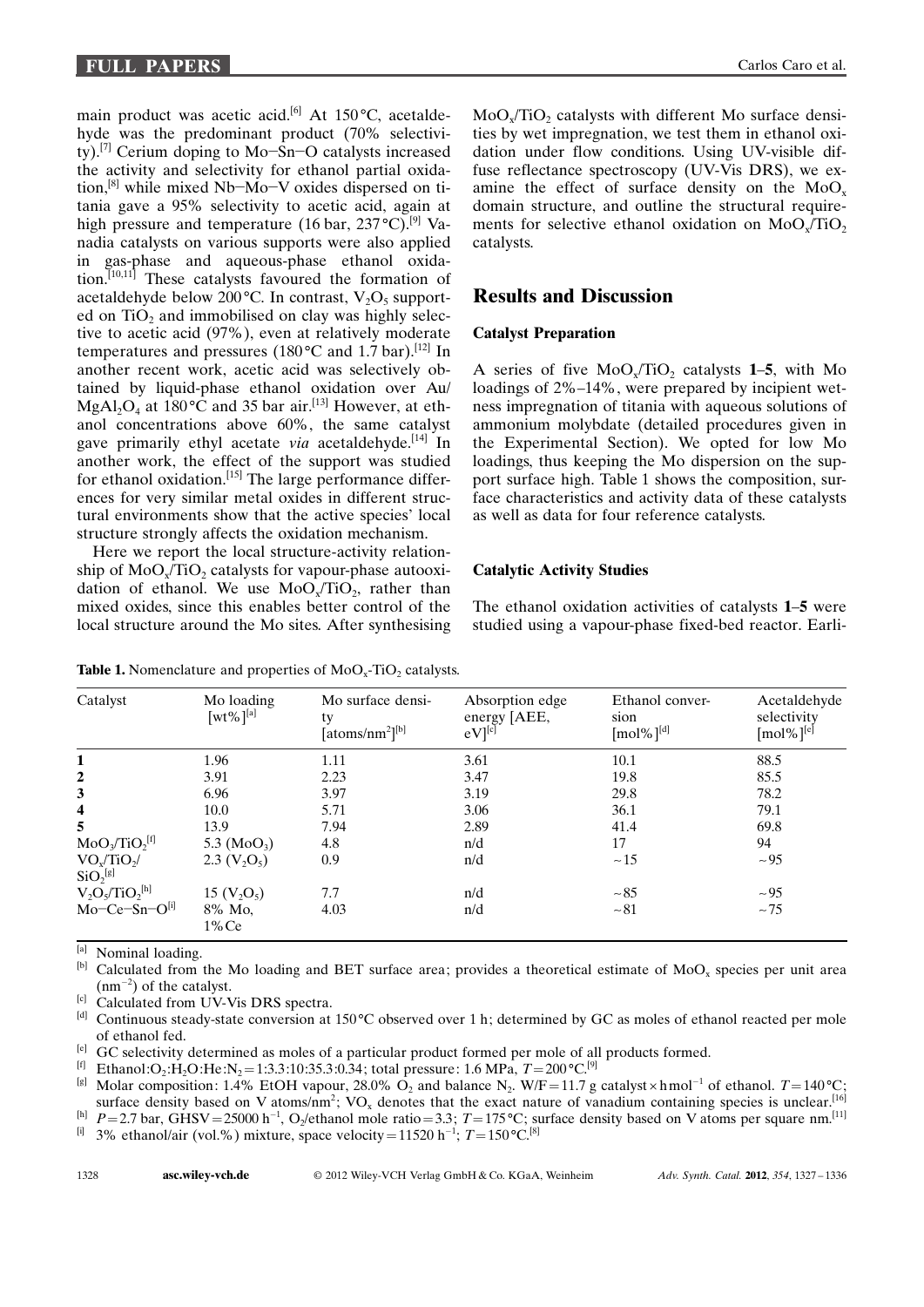er ethanol oxidation studies were conducted at high temperatures and/or pressures, leading to the predominant production of acetic acid. Conversely, we ran our reactions at a lower temperature,  $150^{\circ}$ C, and using air instead of oxygen. In a typical reaction [Eq. (2)], the catalyst bed was first pre-treated at  $400^{\circ}$ C and then cooled to  $150^{\circ}$ C. The reaction was then started by feeding ethanol and air. Each reaction was run until a steady-state was reached (typically 2 h) and then continued for another hour. Control experiments run at  $150^{\circ}$ C with a blank reactor ruled out the possibility of a homogeneous (gas/vapour phase) reaction.

The major product observed on all  $MoO$ <sub>v</sub> $TiO$ <sub>2</sub> catalysts at  $150^{\circ}$ C was acetaldehyde (Table 1), with acetic acid as by-product, in agreement with the results of Li et al.<sup>[9]</sup> Carbon oxides were not observed. Increasing the Mo surface density led to higher ethanol conversion (Figure 1). This shows that the effectiveness of  $MoO<sub>x</sub>/TiO<sub>2</sub>$  catalysts depends on the nature of surface  $MoO<sub>x</sub>$  species. In general, different types of species can form when a transition metal oxide is deposited on a support depending on the treatment temperature, loading, precursors and nature of support. Such species vary in their reactivity which ultimately determines the catalytic performance. Notably, a similar sensitivity to structural features was observed elsewhere also for the analogous  $V_2O_5$  catalysts: Acetaldehyde was the major product when  $V_2O_5/MCM$ -41 was used,<sup>[10]</sup> whereas the reaction was highly selective to acetic acid over  $V_2O_5/$  $TiO_2/clav$ <sup>[12]</sup>

#### Catalyst Characterisation

We compared the XRD patterns of the catalysts 1–5 with those of pure  $MoO<sub>3</sub>$  and the support TiO<sub>2</sub> (Figure 2). Standard data were used to identify the species present in the samples. TiO<sub>2</sub> support contains both anatase (JCPDS No. 21-1272) and brookite phases (JCPDS No. 29-1360). The XRD results show only peaks corresponding to titania for catalysts 1–5, indicating a high dispersion of molybdenum oxide on the support. The dominant phase in  $TiO<sub>2</sub>$  support and catalysts is anatase. From the broadness of the peaks we conclude that  $TiO<sub>2</sub>$  as well as catalysts 1–5 have a high surface area, in agreement with the results shown in Table 1.

Generally, the IR band of Mo=O in crystalline  $MoO<sub>3</sub>$  appears at 1000 cm<sup>-1</sup> due to the stretching vibration mode. No bands are observed in the IR spectra of catalysts with low Mo loadings (Figure 3). At higher loadings, weak bands are observed close to the above value. We conclude that molybdenum oxide is highly dispersed at lower loadings.

Figure 4 shows the TPR profiles of the catalysts 1, 3, and 5. The peak area and  $H_2$  consumption increased with increasing Mo loading, as expected. It is reported that TPR of bulk  $MoO<sub>3</sub>$  shows two major



**Figure 1.** Catalytic performance of  $MoO<sub>x</sub>/TiO<sub>2</sub>$  catalysts as a function of Mo surface density. Catalyst numbers (as in Table 1) are indicated in the figure. Reaction conditions: 150 °C, ethanol WHSV =  $10.5$  h<sup>-1</sup>, 50 mLmin<sup>-1</sup> air.



**Figure 2.** XRD patterns of the catalysts  $1-5$ , MoO<sub>3</sub> and TiO<sub>2</sub> samples.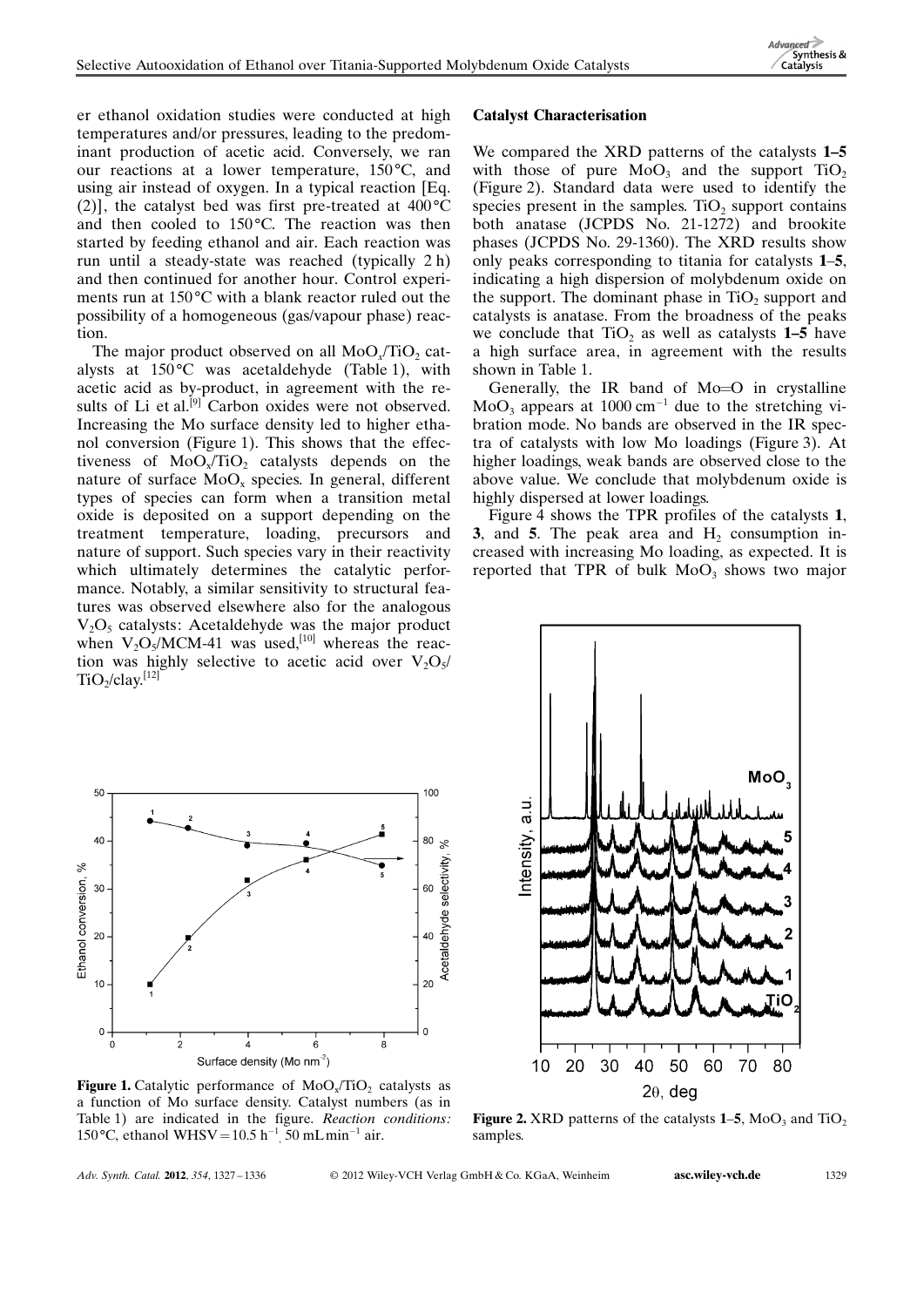

Figure 3. FT-IR spectra of the catalysts.



Figure 4. TPR profiles of catalysts 1, 3 and 5.

peaks.<sup>[17]</sup> This may be attributed to the  $MoO<sub>3</sub>$  reduction in two steps, such as  $MoO_3 \rightarrow MoO_2 \rightarrow Mo$ . The TPR profiles of catalysts 1, 3 and 5 show that the reduction occurs in two stages. The first reduction step occurs at much lower temperature than the first reduction step of bulk  $MoO<sub>3</sub>$ . However, the difference in maximum temperatures  $(T<sub>max</sub>)$  is not that high for the second reduction. In general, when an oxide is supported on a high surface area support,  $T_{\text{max}}$  decreases considerably due to the interaction with the support. Our catalysts contain different Mo species, and these are reduced at different temperatures, based on the strength with which they are attached on the support. Note that the reduction of supported metal oxides is influenced by the coordination of the metal cation, state of aggregation and the crystal plane of the support on which the oxide is attached.[18]

Figure 5 shows the Mo 3d and Ti 2p XP spectra. Full width half maximum (FWHM) values for Mo  $3d_{5/2}$  and Ti  $2p_{3/2}$  peaks were calculated by deconvoluting the corresponding spectra. Table 2 shows these values together with the binding energies (BE) for Mo  $3d_{5/2}$ , Ti  $2p_{3/2}$  and O 1s, Mo  $3d/Ti$  2p intensity ratio and the surface ratio of Mo and Ti. The Mo 3d spectrum exhibits a broad doublet corresponding to the  $3d_{5/2}$  and  $3d_{3/2}$  states (spin-orbit coupling of a 3d state). The binding energy of the Mo  $3d_{5/2}$  peak of catalysts  $1-5$  is close to that for bulk  $MoO<sub>3</sub>$ , indicating



Figure 5. X-ray photoelectron spectra of the catalysts in the a) Mo  $3d$  and **b**) Ti  $2p$  regions.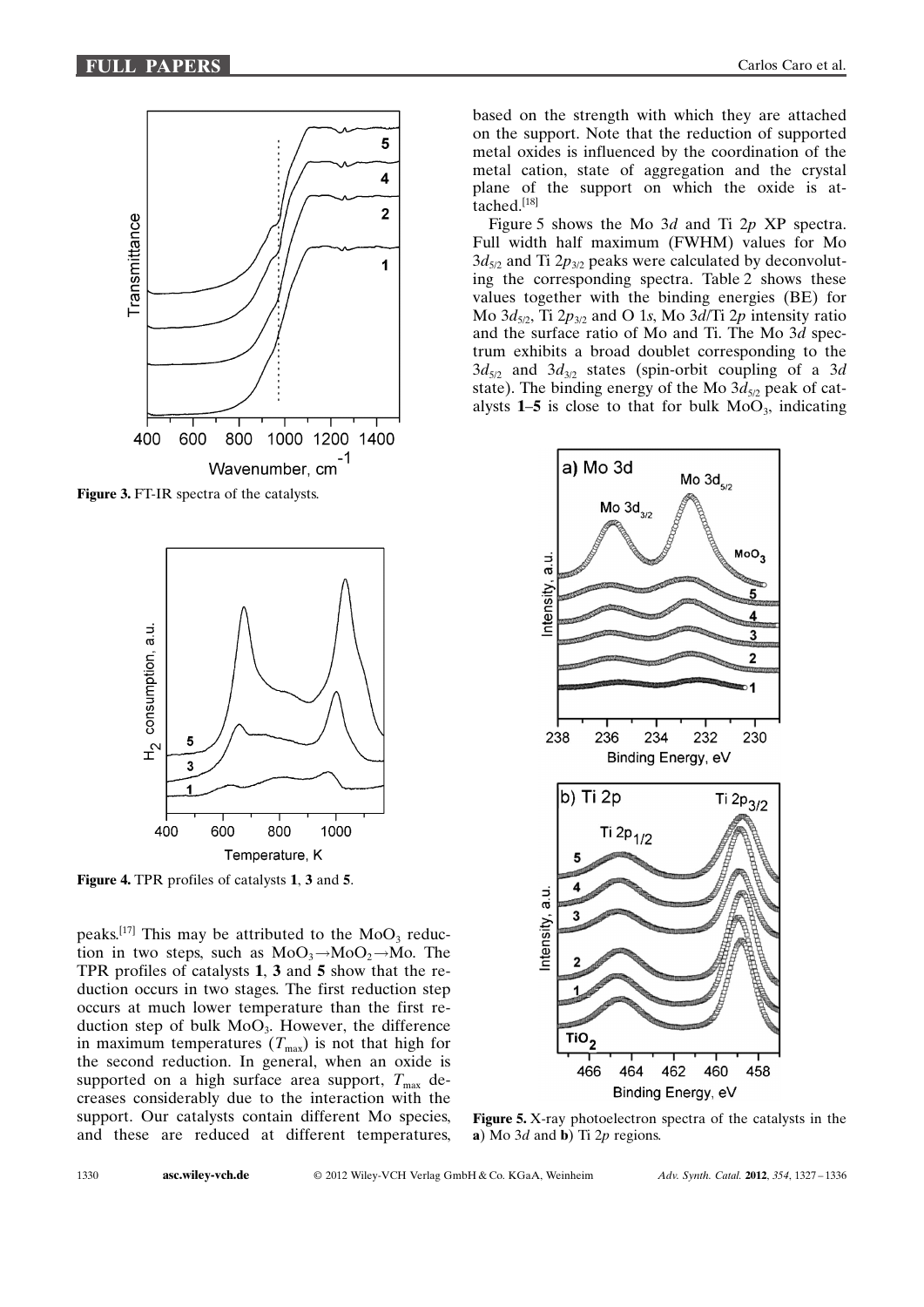| Catalyst                | Mo $3d_{5p}$    |                          | Ti $2p_{3/2}$ (eV) |                  | O 1s $(eV)$ |                  | Mo3d/Ti2p               | % Mo on surface          |
|-------------------------|-----------------|--------------------------|--------------------|------------------|-------------|------------------|-------------------------|--------------------------|
|                         | $BE^{[a]}$ [eV] | FWHM <sup>[b]</sup> [eV] | BE [eV]            | <b>FWHM</b> [eV] | BE [eV]     | <b>FWHM</b> [eV] |                         |                          |
| TiO <sub>2</sub>        |                 |                          | 458.791            | 1.4299           | 529.950     | 1.3640           |                         | $\overline{\phantom{0}}$ |
| $\mathbf{1}$            | 232.209         | 1.9029                   | 458.908            | 1.4244           | 529.953     | 1.3892           | 0.1605                  | 11.60                    |
| $\overline{2}$          | 232.531         | 1.9567                   | 458.780            | 1.4481           | 530.053     | 1.4127           | 0.3096                  | 20.21                    |
| $\mathbf{3}$            | 232.673         | 1.9656                   | 458.885            | 1.5025           | 530.029     | 1.4655           | 0.4026                  | 24.69                    |
| $\overline{\mathbf{4}}$ | 232.631         | 1.8993                   | 458.849            | 1.4191           | 530.055     | 1.4363           | 0.4874                  | 28.42                    |
| 5                       | 232.775         | 2.2456                   | 458.801            | 1.7581           | 529.952     | 1.5776           | 0.5879                  | 32.26                    |
| MoO <sub>3</sub>        | 232.599         | 1.6143                   |                    |                  | 530.201     | 1.4850           | $\qquad \qquad \  \, -$ | 100                      |

Table 2. XPS data of the catalysts.

 $^{[a]}$  BE = binding energy.

 $[<sup>b</sup>]$  FWHM = full width at half maximum.

the presence of mainly Mo(VI) on the catalysts. Sharp Mo  $3d$  peaks were observed for MoO<sub>3</sub>, however, we obtained broadened peaks for catalysts 1–5. In the literature, peak broadening has been attributed to the presence of more than one Mo(VI) species or to electron transfer reactions between the support and oxide or to charging.<sup>[19–22]</sup> In general, Mo  $3d_{5/2}$  and Ti  $2p_{3/2}$  peaks showed broadening with increasing MoO<sub>3</sub> loading. The higher BE values may reflect  $MoO<sub>3</sub>$  crystallite formation on the  $TiO<sub>2</sub>$  surface. Note that although a weak band attributable to  $MoO<sub>3</sub>$  was observed for higher loadings in FTIR, no  $MoO<sub>3</sub>$  peaks were detected in XRD. Hence, these 3-dimensional



Figure 6. X-ray photoelectron spectra of the catalysts in the O 1s region.

Adv. Synth. Catal. 2012, 354, 1327-1336

© 2012 Wiley-VCH Verlag GmbH & Co. KGaA, Weinheim **[asc.wiley-vch.de](http://asc.wiley-vch.de)** 1331

crystallites of  $MoO<sub>3</sub>$  must be below the detection limit.

Figure 6 shows the XP spectra of the O 1s region of the catalysts,  $MoO<sub>3</sub>$  and  $TiO<sub>2</sub>$ . At lower loadings, the O 1s peak shape looks like that of  $TiO<sub>2</sub>$ . At higher loadings, the peaks resemble the shape of  $MoO<sub>3</sub> O 1s$ peak. This further confirms the formation of 3-dimensional  $MoO<sub>3</sub>$  species on the surface.

Diffuse reflectance UV-Vis spectra were measured for catalysts 1–5 after calcinations. All five catalysts showed main absorption features at energies ranging from 2.5 eV to 6 eV due to ligand-to-metal charge transfers from the oxygen  $2p$  orbital to the molybdenum *d* orbital.

The spectra were then rigorously analysed at the incipient absorption region using the optical absorption edge energy (AEE) values. This is the minimum energy required to excite an electron from the highest occupied molecular orbital (HOMO) of a lattice oxygen atom to the lowest unoccupied molecular orbital (LUMO) in a metal cation. The average domain size of nanostructured supported transition metal oxides is strongly related to their AEE, just like the size of semiconductor nanoparticles depends on their electronic excitation energies.[23]

We calculated the AEE values of  $MoO<sub>x</sub>-TiO<sub>2</sub>$  catalysts using the model typically applied for indirect-allowed HOMO–LUMO transitions.<sup>[24–29]</sup> In this edge energy analysis, reflectance measurements were first converted into pseudo-absorbance units using the Kubelka–Munk transform. The absorption expressions, multiplied by incident photon energies raised to the appropriate power, were then plotted vs. the energy (Figure 7).[17,30]

The AEE values were then determined by finding the x-intercept of the tangent close to the absorption onset in the  $[F(R_{\infty})h\nu]^{1/\eta}$  versus hv plots, where  $F(R_{\infty})$  is the Kubelka–Munk function,  $R_{\infty}$  is the reflectance at infinite sample thickness, hy is the incident photon energy, and  $\eta=2$  for indirect-allowed transitions. Figure 8a exemplifies this procedure for catalyst 4.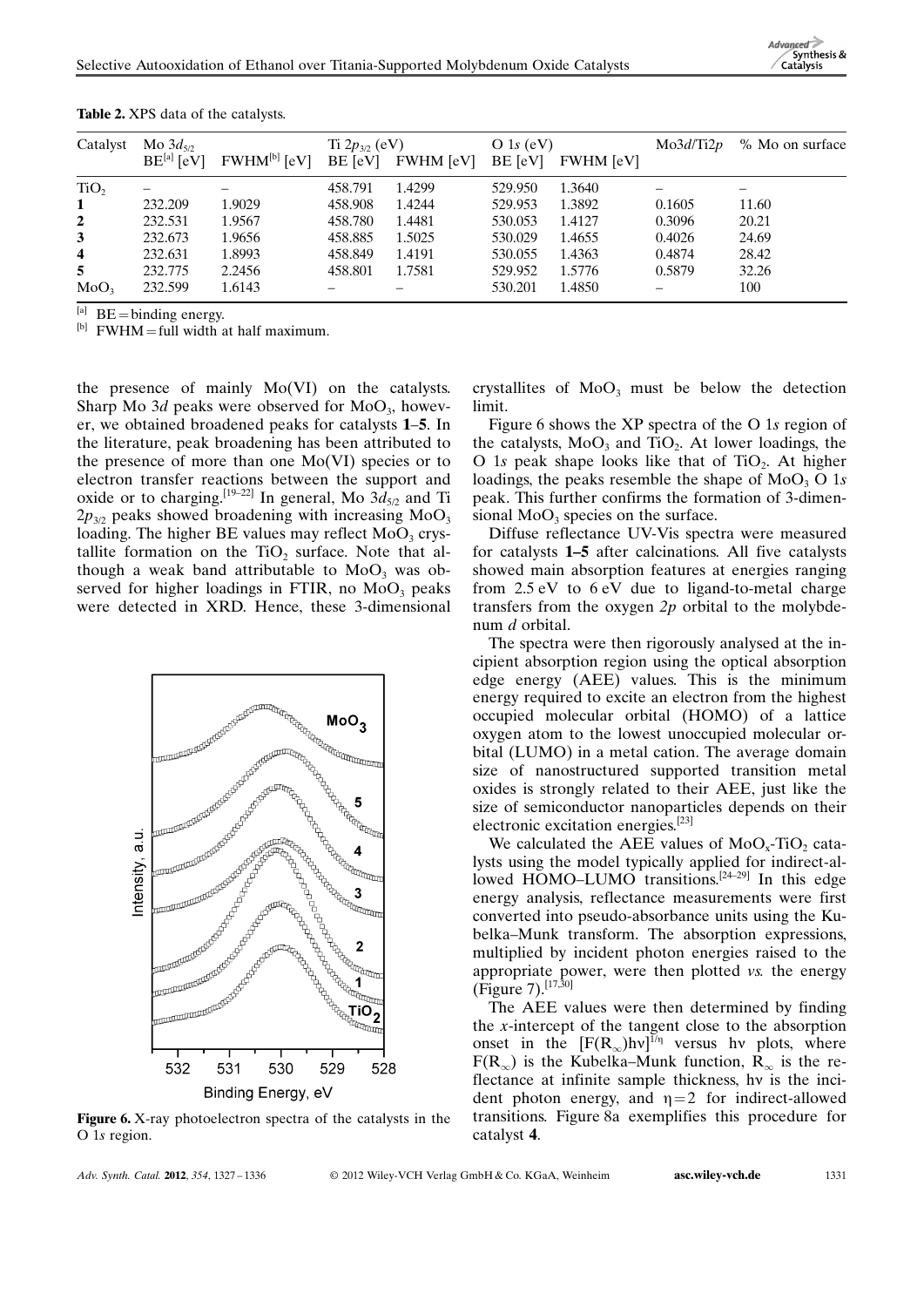

Figure 7. UV-Vis absorption spectra of catalysts 1–5.

The calculated AEE values are plotted in Figure 8b, showing a decreasing trend with increasing surface density. At the lowest surface density (catalyst 1; 1.1 Mo atoms/nm<sup>2</sup>), the AEE equals 3.6 eV. This value is lower than that reported for isolated Mo species (cf. 4.3 eV for  $Na<sub>2</sub>MoO<sub>4</sub>$  wherein Mo exists as a monomeric species<sup>[31]</sup>), meaning that even the  $MoO_x$  sites in 1 are not entirely monomeric. The decrease in AEE with increasing surface density indicates a stronger interaction between the  $MoO<sub>x</sub>$  species, and consequently a growth in domain size. As the coverage of the TiO<sub>2</sub> support increases, Mo-O-Mo bridges form between neighbouring groups. This results in two-dimensional polymolybdates and three-dimensional  $MoO<sub>3</sub>$ crystallites (Figure 9). It also narrows the HOMO– LUMO gap. Moreover, the larger domains enhance electron delocalisation, lowering the AEE. At high surface densities, the AEE values approach that of bulk  $MoO<sub>3</sub>$ . Hence, higher surface densities ultimately cause the conversion of part of  $MoO<sub>x</sub>$  species to  $MoO<sub>3</sub>$  microcrystallites. The monolayer surface density for  $MoO<sub>3</sub>$  on metal oxide supports lies between 4–7 atoms/nm<sup>2</sup> (based on theoretical calculations using octahedral-coordinated surface species<sup>[32]</sup>). This supports our conclusion that catalysts 3–5 increasingly contain



Figure 9. Cartoon showing the evolution of  $MoO<sub>x</sub>$  species from monomeric to oligomeric structures with increasing surface density. Monomeric species (pyramids on the lower level) first grow two-dimensionally (pyramids on the middle level) and then three-dimensionally (pyramids on the upper level). The first two types of  $MoO<sub>x</sub>$  species are depicted in the bottom part. The pyramidal shapes are shown for illustrative purposes only.



Figure 8. (a) Edge energy determination by linear extrapolation of absorption onset shown for catalyst 4; (b) edge energy variation as a function of Mo surface density.

1332 **[asc.wiley-vch.de](http://asc.wiley-vch.de)** 

2012 Wiley-VCH Verlag GmbH & Co. KGaA, Weinheim Adv. Synth. Catal. 2012, 354, 1327 – 1336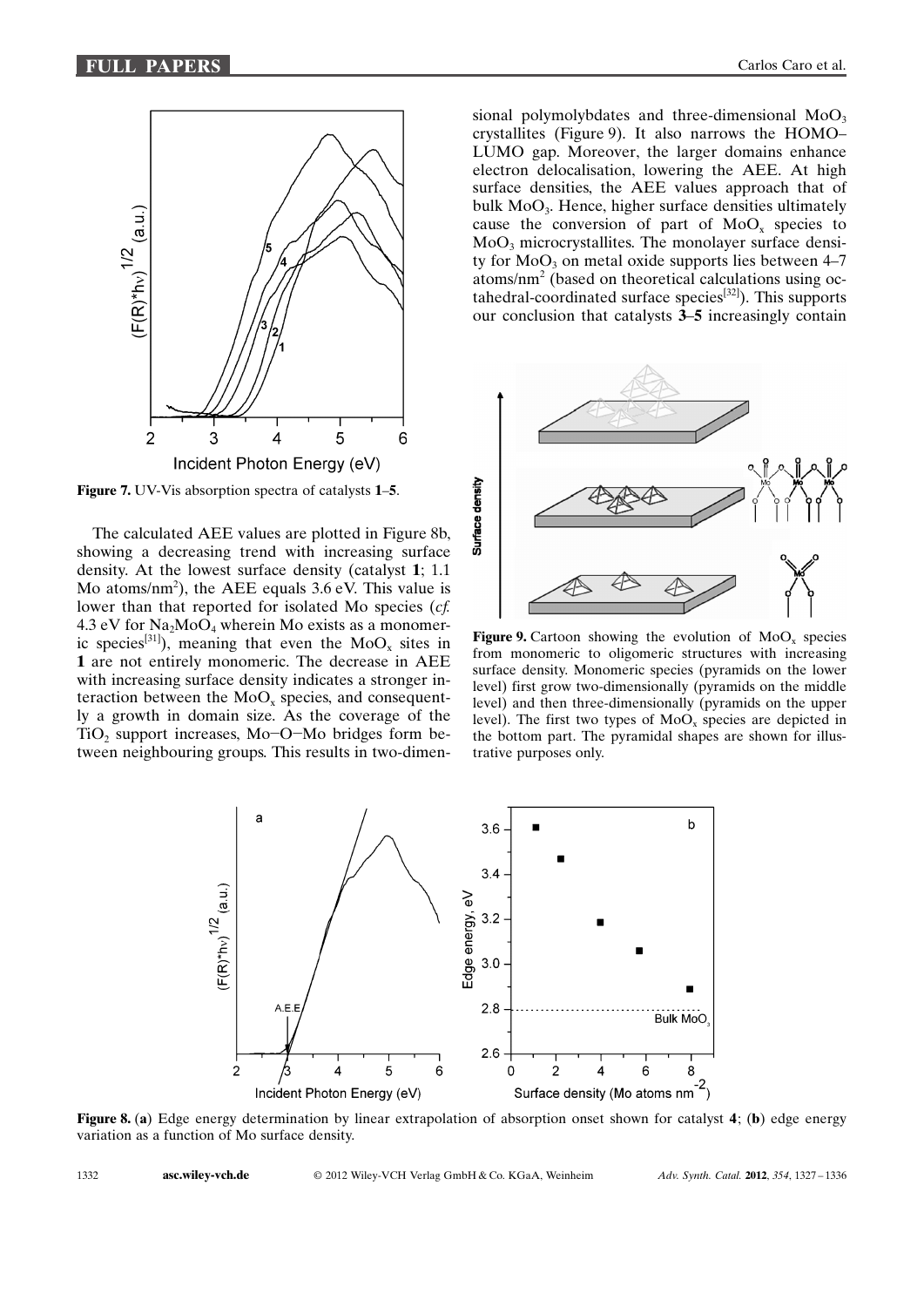$Advanced$ Synthesis & Catalysis

three-dimensional  $MoO<sub>3</sub>$  crystallites. Note that the weak band attributable to  $MoO<sub>3</sub>$  was observed for higher loadings in FT-IR. Also shifts in BE of XPS spectra and  $T_{\text{max}}$  in TPR may indicate the increased aggregation of  $MoO<sub>x</sub>$  species, forming  $MoO<sub>3</sub>$  microcrystallites. However, these 3-dimensional crystallites of  $MoO<sub>3</sub>$  must be below the detection limit of XRD, as no  $MoO<sub>3</sub>$  peaks were detected in XRD.

#### Relating Active Site Structure and Catalyst **Performance**

The fact that at 423 K the major product obtained with catalysts 1–5 was acetaldehyde, that is, a partial oxidation product, shows that redox sites predominate on these catalysts. Areal ethanol conversion rates (moles per unit area) for  $MoO<sub>x</sub>/TiO<sub>2</sub>$  catalysts increase with increasing Mo-atom surface density (Figure 10, top), reaching a plateau at 6 Mo atoms/ nm<sup>2</sup> . However, the rates normalised per Mo atom show a maximum at this surface density (Figure 10, bottom). Since the edge energy analysis showed that the surface predominantly contains two-dimensional polymolybdates below this value, this reflects the intrinsic reactivity of  $MoO<sub>x</sub>$  species. As the domains grow, electron delocalisation increases. This lowers the barrier for  $MoO<sub>x</sub>$  reduction. When the surface density is  $<$  6 Mo atoms/nm<sup>2</sup>, practically all the MoO<sub>x</sub> species are accessible to the ethanol molecules. But, when the surface coverage exceeds the monolayer coverage and  $MoO<sub>3</sub>$  crystallites form, some Mo atoms are inaccessible to the reactant molecules, and the rate normalised per Mo atom decreases. A similar trend was observed earlier for propane oxidative dehydrogenation.<sup>[33]</sup> A dependence of catalytic behaviour on the surface coverage was reported for methanol oxidation on MoO<sub>3</sub>/TiO<sub>2</sub> by Brückman et al.<sup>[34]</sup> They found that two different zones may be distinguished which correspond to a molybdena content higher and lower than a theoretical monolayer. In a submonolayer region, the total rate of methanol consumption depends largely on the specific surface area and on the surface coverage. In the second zone, the catalytic behaviour was independent of the specific area of the support.

Scheme 1 shows a possible catalytic cycle for the oxidation of ethanol to acetaldehyde.[29,35] First, dissociative adsorption of ethanol on Mo centres leads to adsorbed ethoxide species and OH groups (A). Subsequent H-abstraction from the ethoxide species followed by desorption gives acetaldehyde (B, C). The hydroxy groups react together, giving water and Mo-O-Mo species (D). The oxygen vacancies, formed by dehydroxylation, are reoxidised via irreversible chemisorption of  $O_2$ , closing the cycle  $(E)$ .



Figure 10. Initial rates of ethanol oxidation on  $MoO<sub>x</sub>/TiO<sub>2</sub>$ catalysts normalised by (top) surface area and (bottom) Mo atoms, as a function of Mo atom surface density.

Previous work on methanol oxidation suggests that reoxidation proceeds via  $O_2$  adsorption at a vacant site, forming a peroxide species.<sup>[36]</sup> One of the two oxygen atoms fills the vacancy, while the other migrates through the near surface region until it reoxidises a second vacancy. Transient-response studies in the absence of  $O<sub>2</sub>$  confirmed that ethanol oxidation to acetaldehyde indeed uses lattice oxygen atoms.<sup>[35]</sup> The activation energy of these steps, in turn, depends on the energy required to transfer the electron from oxygen to Mo. This also determines the UV-visible absorption energy. The relationship between the ratedetermining step and the photon excitation process ultimately lies here, since both are controlled by the same electronic factors. Larger domains delocalise the electrons more effectively, narrowing the HOMO–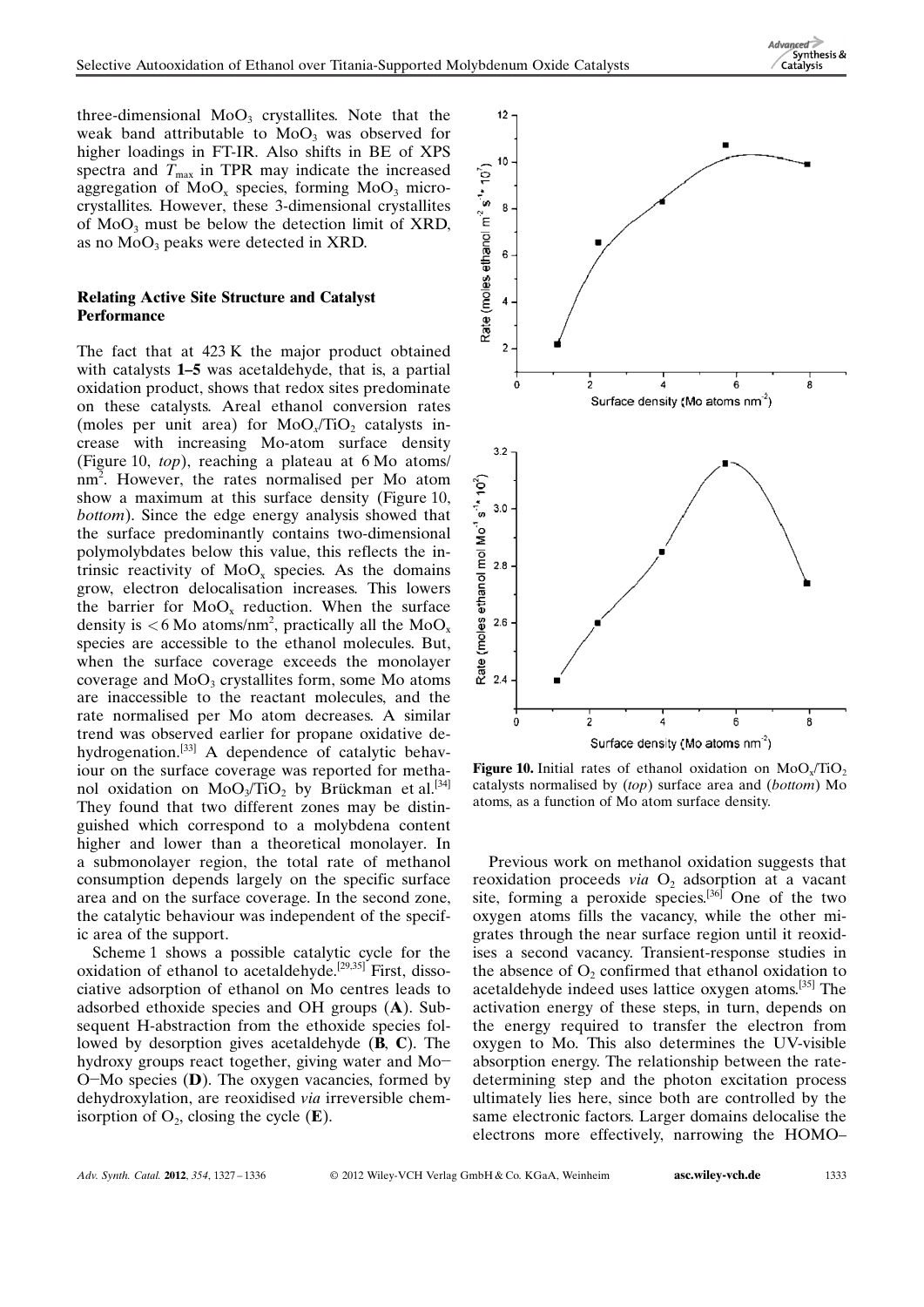

**Scheme 1.** Suggested catalytic cycle for ethanol oxidation to acetaldehyde over  $MoO<sub>z</sub>-TiO<sub>2</sub>$  catalyst.

LUMO gap. This, in turn, decreases the absorption onset while increasing the reaction rate. This also explains the reciprocal relationship of the turn-over rate and AEE when all the Mo atoms are accessible to ethanol.

A report by Weber evokes a similar concept.[37] He used MO calculations to explain the differences in rates with support by considering metal oxide-support complexes. The differences in rates were ascribed to the availability of empty electronic energy states in the metal oxide-support complex. The higher the density of empty states, the higher is the reaction rate.

## **Conclusions**

We have studied titania-supported molybdenum oxide catalysts for the selective oxidation of ethanol to acetaldehyde. MoO<sub>y</sub>/TiO<sub>2</sub> catalysts are active and selective for acetaldehyde formation. The catalytic performance depends on the surface  $MoO<sub>x</sub>$  species. The nature of these species is revealed by absorption edge energy values obtained by UV-Vis DRS spectral analysis and further supported by other techniques. An evolution of  $MoO<sub>x</sub>$  species from monomeric to oligomeric structures with increasing surface density is apparent from the AEE values. This evolution and consequent changes in domain size determine the rate of ethanol oxidation on the various  $MoO<sub>x</sub>$  domains.

# Experimental Section

#### Materials and Instrumentation

Ultraviolet-visible (UV-Vis) diffuse reflectance spectra (DRS) of prepared catalysts were obtained using a UV-2450 spectrophotometer (Shimadzu) with a diffuse reflectance accessory. All samples were ground before measurements, and magnesium oxide was used as the reflectance reference. Reported spectra were taken at 300 K without any prior treatment. Previous studies suggested that in situ oxidation/dehydration at higher temperatures had no major effect (within the measurement limits) on absorption edge energies.<sup>[26]</sup>

The Kubelka–Munk function,  $F(R_{\infty})$  for infinitely thick samples was used to convert reflectance measurements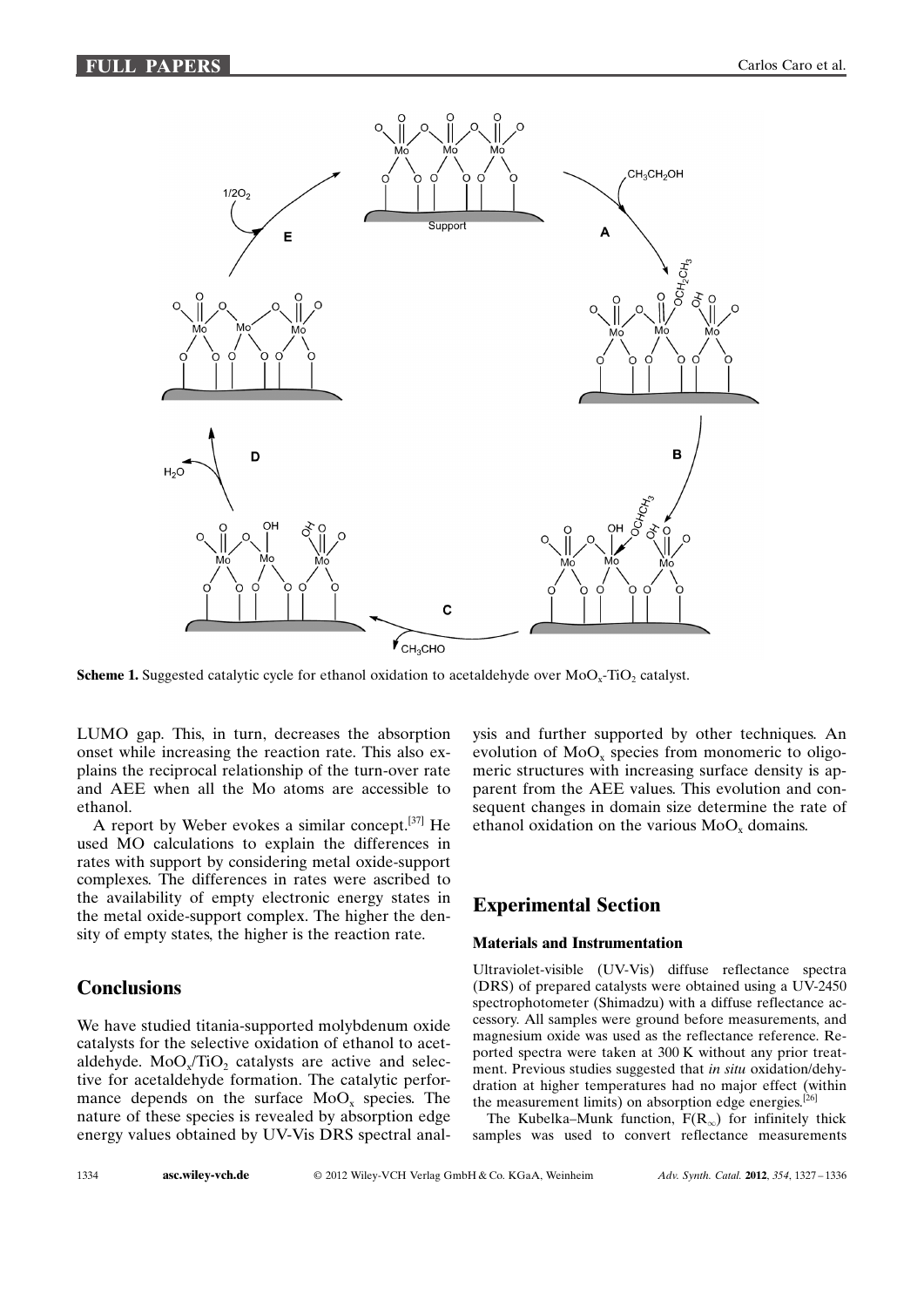(Rsample) into equivalent absorption spectra using MgO reflectance as a reference  $(R_{MgO})$ , as shown in Eq (3).

$$
R_{\infty} = \frac{R_{sample}}{R_{MgO}}
$$
  
and  

$$
F(R_{\infty}) = \frac{(1 - R_{\infty})^2}{2R_{\infty}}
$$
 (3)

Bulk MoO<sub>3</sub> was obtained from Sigma Aldrich. Ammonium molybdate tetrahydrate and titania (Eurotitania  $110 \text{ m}^2$ g) were obtained from Merck and Tioxide specialities Ltd. (U.K.), respectively. Ethanol (99.8%) was obtained from Royal Nedalco.

X-ray photoelectron spectroscopy (XPS) measurements were carried out using a multiprobe system (Omicron Nanotechnology, Germany) equipped with a dual Mg/Al X-ray source and a hemispherical analyser operating in constant analyser energy (CAE) mode. The spectra were obtained with pass energy of 50 eV for survey scan and 20 eV for individual scans; an Mg K $\alpha$  X-ray source was operated at 300 W and 15 kV. The base pressure in the analysing chamber was maintained at  $1 \times 10^{-10}$  mbar. The data were processed with the Casa XPS programme (Casa Software Ltd., U.K.). The peak areas were determined by integration employing a Shirley-type background. Peaks were considered to be a mix of Gaussian and Lorentzian functions in a 70/30 ratio. For quantifying the elements, relative sensitivity factors (RSF) provided by the manufacturer were used. The peaks were calibrated by taking the adventitious carbon C 1s line as 284.9 eV.

X-ray diffraction (XRD) patterns were obtained using a Rigaku Miniflex II with Cu K $\alpha$  radiation. The phases were identified by matching the peaks in the XRD pattern of the test samples with JCPDS (Joint Committee on Powder Diffraction Standards) data files.

Temperature programmed reduction (TPR) profiles were obtained using a Micromeritics TPD/TPR 2900 instrument. Prior to the measurements, the catalyst  $(-50 \text{ mg})$  was dried in a TPR cell at 773 K for 2 h in a stream of He to remove water and adsorbed impurities. The TPR profiles were then obtained by passing a 10%  $H_2/Ar$  flow (60 mLmin<sup>-1</sup>) through the sample at temperatures from 300 to 1173 K. The temperature was increased at the rate of  $10$  K min<sup>-1</sup> and the amount of  $H<sub>2</sub>$  consumed was determined with a thermal conductivity detector (TCD). A cooling trap was placed between the sample and the TCD to retain the water produced during the reduction process.

FT-IR spectra were recorded in an IFS 66/S Bruker spectrometer with a DLATGS detector. Samples were diluted with KBr and were pressed into discs for measurements.

#### Procedure for  $MoO<sub>x</sub>-TiO<sub>2</sub>$  Catalyst Synthesis

A series of titania-supported molybdenum oxide catalysts  $(MoO<sub>x</sub>-TiO<sub>2</sub>)$  was prepared by incipient wetness impregnation of titania with aqueous solutions of ammonium heptamolybdate. Example: for 2 wt% Mo loading (catalyst 1): 0.18 g (0.15 mmol) of ammonium molybdate tetrahydrate was dissolved in 80 mL demineralised water and stirred at 700 rpm for 5 min at 298 K. Then, 5 g of TiO<sub>2</sub> were added to the solution and the suspension was stirred at 300 rpm for 5 min at 298 K. The liquid was evaporated on a rotavapor and the catalyst was dried under static air at 368 K for 12 h. The sample was then calcined at 773 K under air for 4 h. Catalysts 2–5, containing 4–14 wt% of Mo, respectively, were similarly prepared.

#### Procedure for Catalytic Activity Testing

Reactions were conducted in a fixed-bed flow reactor (quartz with internal diameter of 4 mm) constructed inhouse (Figure 11). Catalyst particles were sized between 0.5 mm and 0.9 mm. All samples were pretreated in a 50 cm<sup>3</sup> min<sup>-1</sup> air flow at 400 °C for 2 h to eliminate any surface moisture and to ensure complete oxidation and then allowed to cool to reaction temperature. Liquid ethanol (absolute) was vapourised into a flowing air stream by controlled injection with an ISCO 100DX syringe pump. The reactor was kept at the desired temperature using an electrical oven and a water cooling jacket. Effluents were quenched in an ice bath and products were collected and analysed by gas chromatography (GC). The analysis was performed using an Interscience GC-8000 GC with a 14% cyanopropylphenyl/ 86% dimethylpolysiloxane capillary column (RTX-1701,  $30 \text{ m} \times 0.25 \text{ mm}$ , 1  $\mu \text{m}$  d<sub>f</sub>).



Figure 11. Schematic of the reactor set-up.

Adv. Synth. Catal. 2012, 354, 1327-1336

© 2012 Wiley-VCH Verlag GmbH & Co. KGaA, Weinheim **[asc.wiley-vch.de](http://asc.wiley-vch.de)** 1335